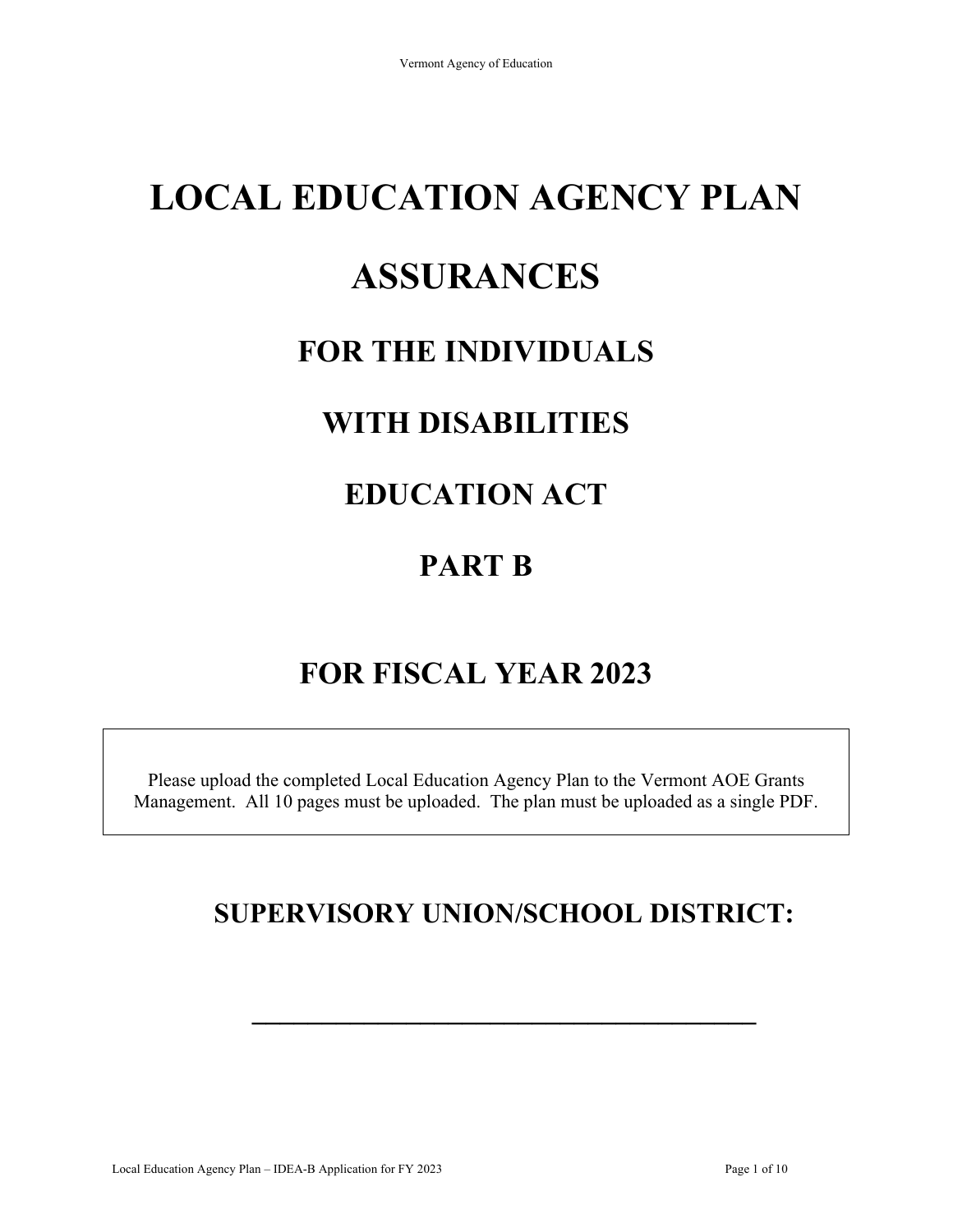#### Vermont Agency of Education **IDEA-B GRANT APPLICATION FOR FY 2023**

### **LEAP ASSURANCES TABLE OF CONTENTS**

| General Requirements Concerning Use of Part B Funds | 6  |
|-----------------------------------------------------|----|
|                                                     | 6  |
|                                                     |    |
|                                                     | 9  |
|                                                     | 10 |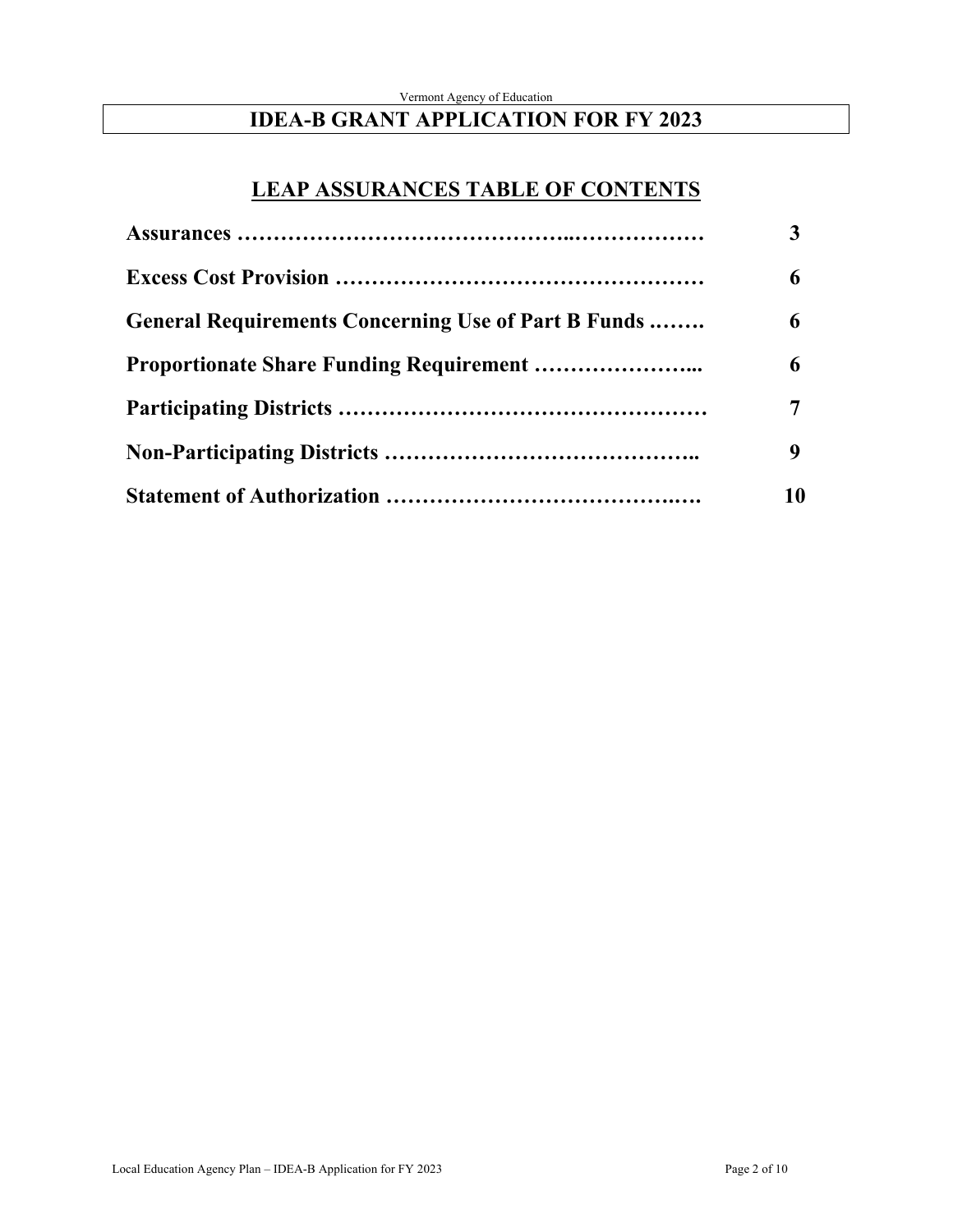### Assurances Regarding Implementation during State Fiscal Year 2023 for Part B of the Individuals with Disabilities Education Improvement Act, As Passed in 2004 With implementing federal regulations effective October 13, 2006 and Act 173 State Board of Education Rules Effective July 1, 2022

For the purposes of implementing provisions of the Individuals with Disabilities Education Improvement Act (IDEA) of 2004, the

(Type name of supervisory union or school district)

assures that throughout the period of the grant award, this supervisory union/school district will comply with the requirements of the IDEA-B, Subpart C- Local Educational Agency Eligibility. An LEA is eligible for assistance under Part B of the Act for a fiscal year if the Agency submits a plan that provides assurances to the State Educational Agency that the LEA meets each of the conditions in §§300.201 through 300.213, authority: 20 U.S.C. 1413(a)." (34 CFR § 300.200).

The supervisory union/school district assures that it will provide the Agency with information necessary to complete the Annual Performance Report. This will enable the Agency to carry out its duties under Part B of the Act, including providing information relating to the performance goals and indicators that the Agency must annually report to the Secretary of the U.S. Office of Education and the public. (34 CFR §§ 300.211 and 300.157)

The supervisory union/school district assures that all personnel necessary to carry out Part B of the Act are appropriately and adequately prepared, subject to the requirements of 34 CFR § 300.156 (related to personnel qualifications) and section 2122 of the Elementary and Secondary Education Act (ESEA). (34 CFR § 300.207)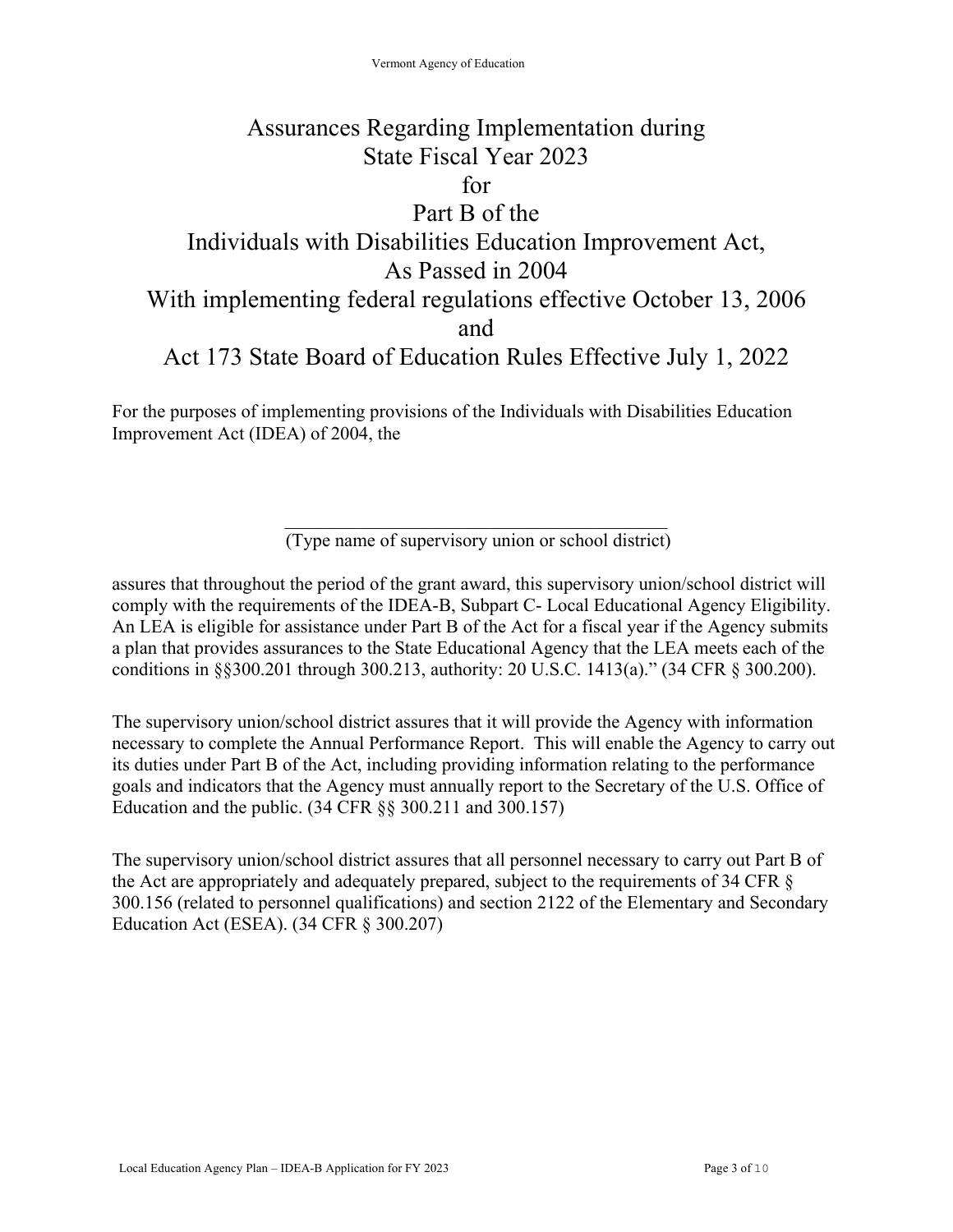#### **Assurances concerning purchase of instructional materials:**

(a) The supervisory union/school district assures that if it chooses to coordinate with the National Instructional Materials Access Center (NIMAC), when purchasing print instructional materials, it must acquire those instructional materials in the same manner, and subject to the same conditions as the Agency under §300.172.

- (b) Rights of supervisory union/school district.
	- (1) Nothing in this section shall be construed to require an LEA to coordinate with the NIMAC.
	- (2) If the supervisory union/school district chooses not to coordinate with the NIMAC, the supervisory union/school district provides an assurance to the Agency that it will provide instructional materials to blind persons or other persons with print disabilities in a timely manner.
	- (3) Nothing in this section relieves a supervisory union/school district of its responsibility to ensure that children with disabilities who need instructional materials in accessible formats, but are not included under the definition of blind or other persons with print disabilities in  $$300.172(e)(1)(i)$  or who need materials that cannot be produced from NIMAS files, receive those instructional materials in a timely manner. (34 CFR § 300.210) (Authority: 20 U.S.C. 1413(a)(6))

The supervisory union/school district assures that it will cooperate in the Secretary's efforts under section 1308 of the ESEA to ensure the linkage of records pertaining to migratory children with disabilities for the purpose of electronically exchanging, among the States, health and educational information regarding those children. (34 CFR § 300.213) (Authority: 20 U.S.C.  $1413(a)(9)$ 

The supervisory union/school district assures that it will make available to parents of children with disabilities and to the general public all documents relating to the eligibility of the agency under Part B of the Act. (34 CFR § 300.212) (Authority: 20 U.S.C. 1413(a)(8))

The supervisory union/school district assures that in providing for the special education of children within its jurisdiction it shall have in effect policies, procedures, and programs that are consistent with the IDEA of 2004, Vermont statutes, and the State Board of Education's special education regulations, policies and procedures. (34 CFR § 300.201) (Authority: 20 U.S.C.  $1413(a)(1)$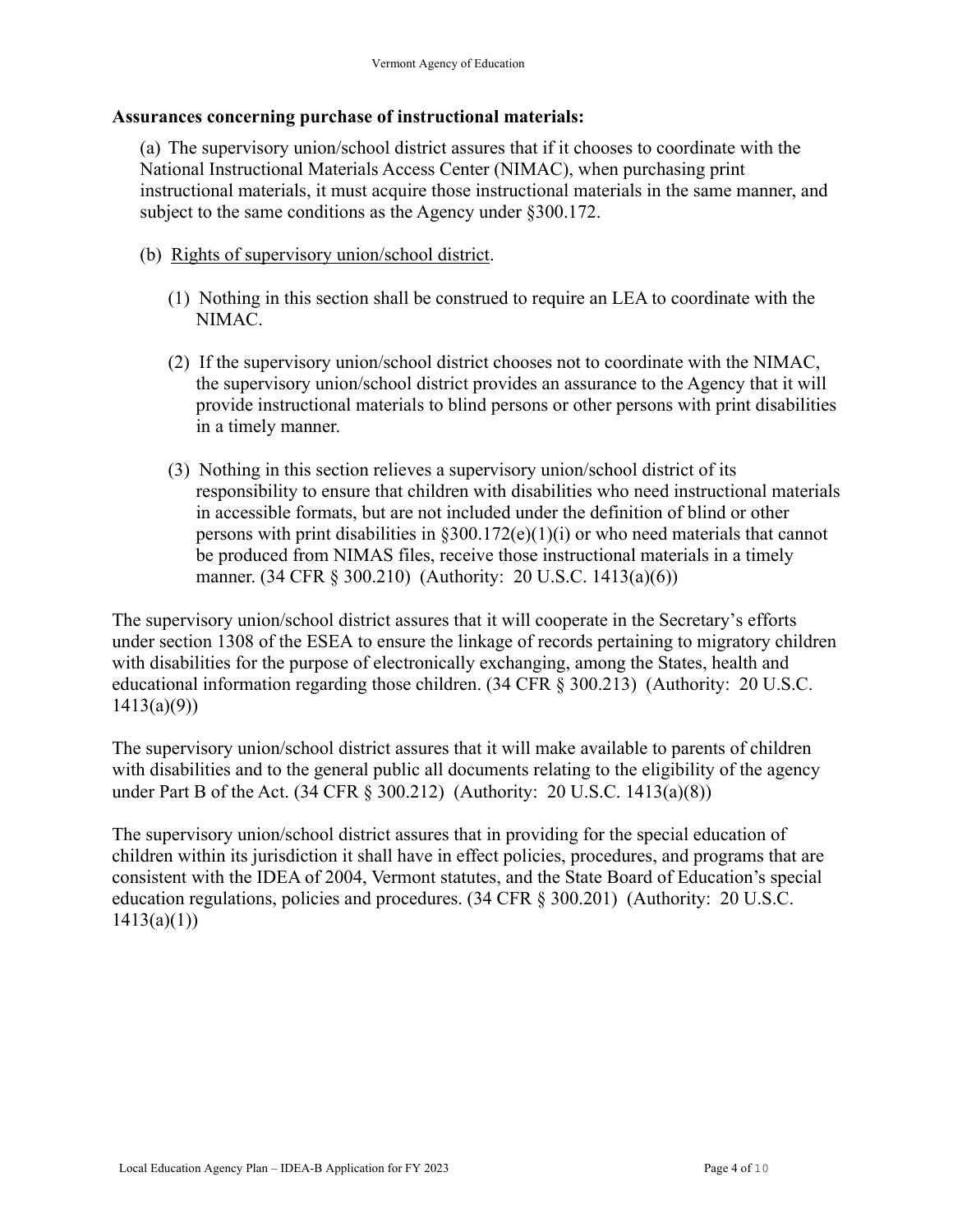#### **Option to Adjust Local Maintenance of Effort Requirement:**

The supervisory union

\_\_\_\_ elects \_\_\_\_ elects not

to exercise the provision under 34 CFR § 300.205 for fiscal year 2022-2023 concerning the adjustment of local maintenance of effort requirement. For any fiscal year in which the allocation of the IDEA-B basic grant funds for the supervisory union exceeds the allocation for the previous fiscal year, the supervisory union may reduce the level of expenditures from other funds by not more than 50 percent of the increase. If the supervisory union elects to reduce the level of expenditures as allowed above,

- the supervisory union **shall** use an amount of local funds equal to the reduction in maintenance of effort to carry out activities authorized under the Elementary and Secondary Act of 1965 as amended and
- the amount of funds so used decreases the amount of funds that the supervisory union can use for early intervening services as defined in IDEA 2004 for students grades K-12 with emphasis on grades K-3.

**Limitation on the exception to the local maintenance of effort requirements:** If the Vermont Agency of Education has determined that the supervisory union is not meeting the requirements of IDEA Part B, including the targets in the state's performance plan, the SEA shall prohibit the supervisory union from reducing its maintenance of effort as allowed above for any fiscal year. (34 CFR §300.205(c))

(Type name of the Superintendent who has authority to make all assurances above on behalf of the school board)

\_\_\_\_\_\_\_\_\_\_\_\_\_\_\_\_\_\_\_\_\_\_\_\_\_\_\_\_\_\_\_\_\_\_\_\_\_\_\_\_\_\_\_\_\_\_\_\_\_\_\_\_\_\_\_\_\_\_\_\_\_\_\_\_\_\_\_\_

(Signature) (Date)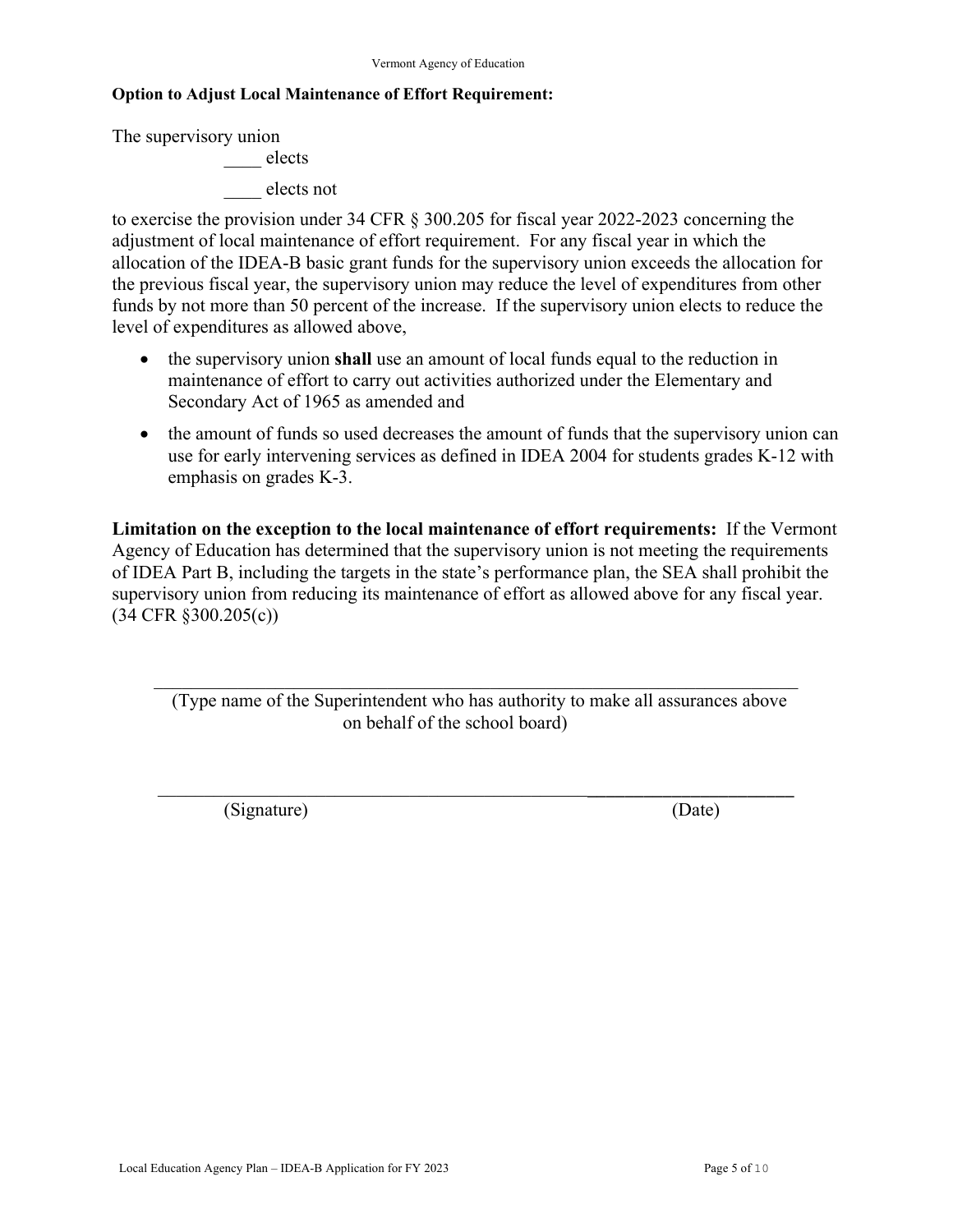#### **Use of IDEA Part B Funds**

#### **Excess Cost Provision §300.202**

In order for a supervisory union to be eligible to use IDEA-B funds, it must spend the average per pupil expenditures for its elementary and secondary special education students from State and "local" (Education Spending) funds. The supervisory union assures the amount it will spend from IDEA-B funds will be in excess of the average per pupil expenditure amount and will be used for providing special education and related services to children with disabilities. In order to make this assurance, the supervisory union has reviewed the information submitted on the "Supplement to IDEA-B Local Education Agency Plan for FY 2022" and ascertained that the supervisory union will be able to document compliance with the excess cost provision for FY 2023. The supervisory union assures it will submit the required documentation prior to the close of the grant year.

#### **General Requirements Concerning Use of Grant Funds**

The budget which is in a separate document indicates how this supervisory union proposes to use "IDEA-B Flow Through" funds for children ages 3 up to the  $22<sup>nd</sup>$  birthday, for the period July 1, 2022 through June 30, 2023. These funds cannot be used for costs incurred prior to the date the Agency of Education receives this application in substantially approvable form. A separate budget is submitted for IDEA-B PreSchool funds for children ages  $3 \text{ up to the } 6^{\text{th}}$  birthday. Both budgets detail how the funds will be spent and how those expenditures relate to providing special education and related services for children with disabilities or other expenditures allowed under the IDEA.

#### **Proportionate Share Funding Requirement**

For both the IDEA-B Basic and PreSchool Flow Through Grants, an amount is required to be set aside for children enrolled in private or independent schools by their parents when the school is located within the geographic boundaries of the supervisory union. The portion of the supervisory union's IDEA-B FY 2023 Basic and PreSchool allocation that must be used for the provision of special education and related services to parentally placed students eligible for special education is calculated as the number of eligible parentally placed students to the total number of eligible students.

The amount to be budgeted for services to parentally placed students include the portion calculated above of the FY 2023 allocation and any carryover of the proportionate share funds from FY 2022 allocation. Budget items relating to use of these proportionate share funds in the FY 2023 application must indicate how the supervisory union plans to serve privately placed eligible students with disabilities on services plans.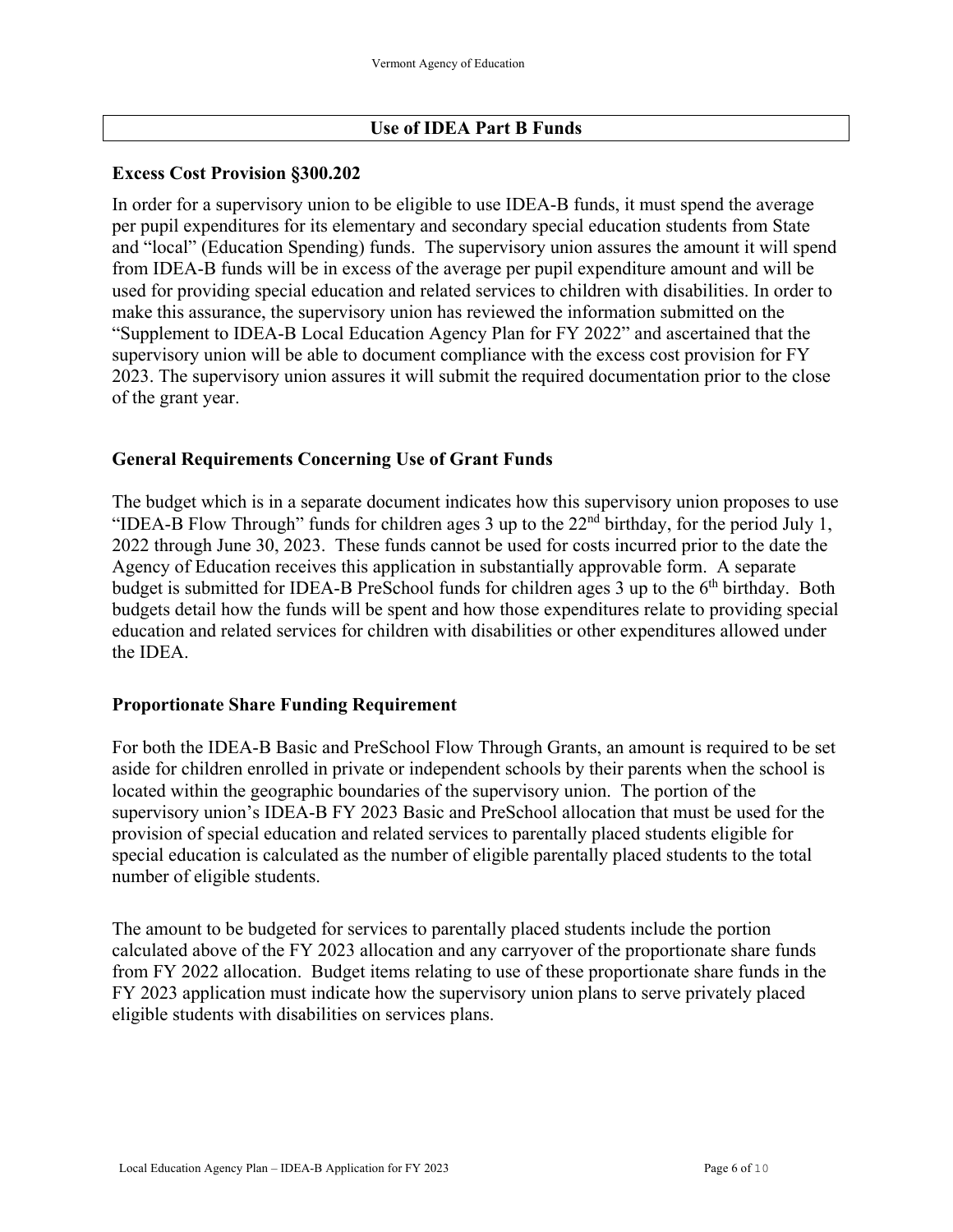### **Participating Districts**

Identify the chairperson of Supervisory Union and each member School District and give the name and address of each district on whose behalf this application is being submitted **(attach additional sheet, if necessary)**. Use the first box for the supervisory union/district and the rest for the member school districts.

| <b>Name of Supervisory Union</b> | Name of School District        |
|----------------------------------|--------------------------------|
| Name of Board Chairperson        | Name of Board Chairperson      |
| Address of Above Person          | Address of Above Person        |
| Address (Continued)<br>Phone #   | Address (Continued)<br>Phone # |
| Name of School District          | Name of School District        |
| Name of Board Chairperson        | Name of Board Chairperson      |
| Address of Above Person          | Address of Above Person        |
| Address (Continued)<br>Phone #   | Address (Continued)<br>Phone # |
| Name of School District          | Name of School District        |
| Name of Board Chairperson        | Name of Board Chairperson      |
| Address of Above Person          | Address of Above Person        |
| Address (Continued)<br>Phone #   | Address (Continued)<br>Phone # |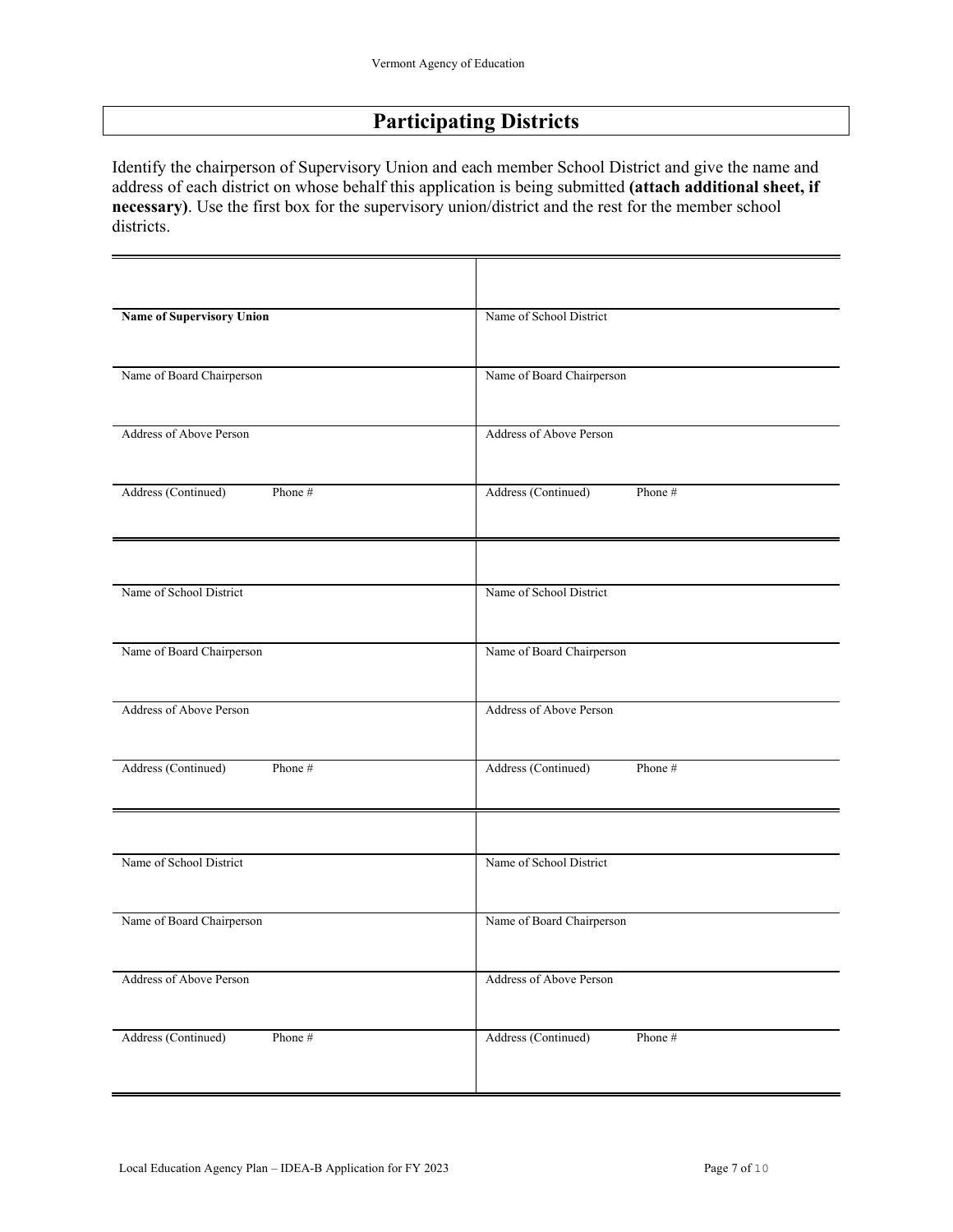### **Participating Districts (continued)**

Identify the chairperson of Supervisory Union and each member School District and give the name and address of each district on whose behalf this application is being submitted **(attach additional sheet, if necessary)**. Use the first box for the supervisory union/district and the rest for the member school districts.

| Name of School District        | Name of School District        |
|--------------------------------|--------------------------------|
| Name of Board Chairperson      | Name of Board Chairperson      |
| Address of Above Person        | Address of Above Person        |
| Address (Continued)<br>Phone # | Address (Continued)<br>Phone # |
| Name of School District        | Name of School District        |
| Name of Board Chairperson      | Name of Board Chairperson      |
| Address of Above Person        | Address of Above Person        |
| Address (Continued)<br>Phone # | Address (Continued)<br>Phone # |
| Name of School District        | Name of School District        |
| Name of Board Chairperson      | Name of Board Chairperson      |
| Address of Above Person        | Address of Above Person        |
| Address (Continued)<br>Phone # | Address (Continued)<br>Phone # |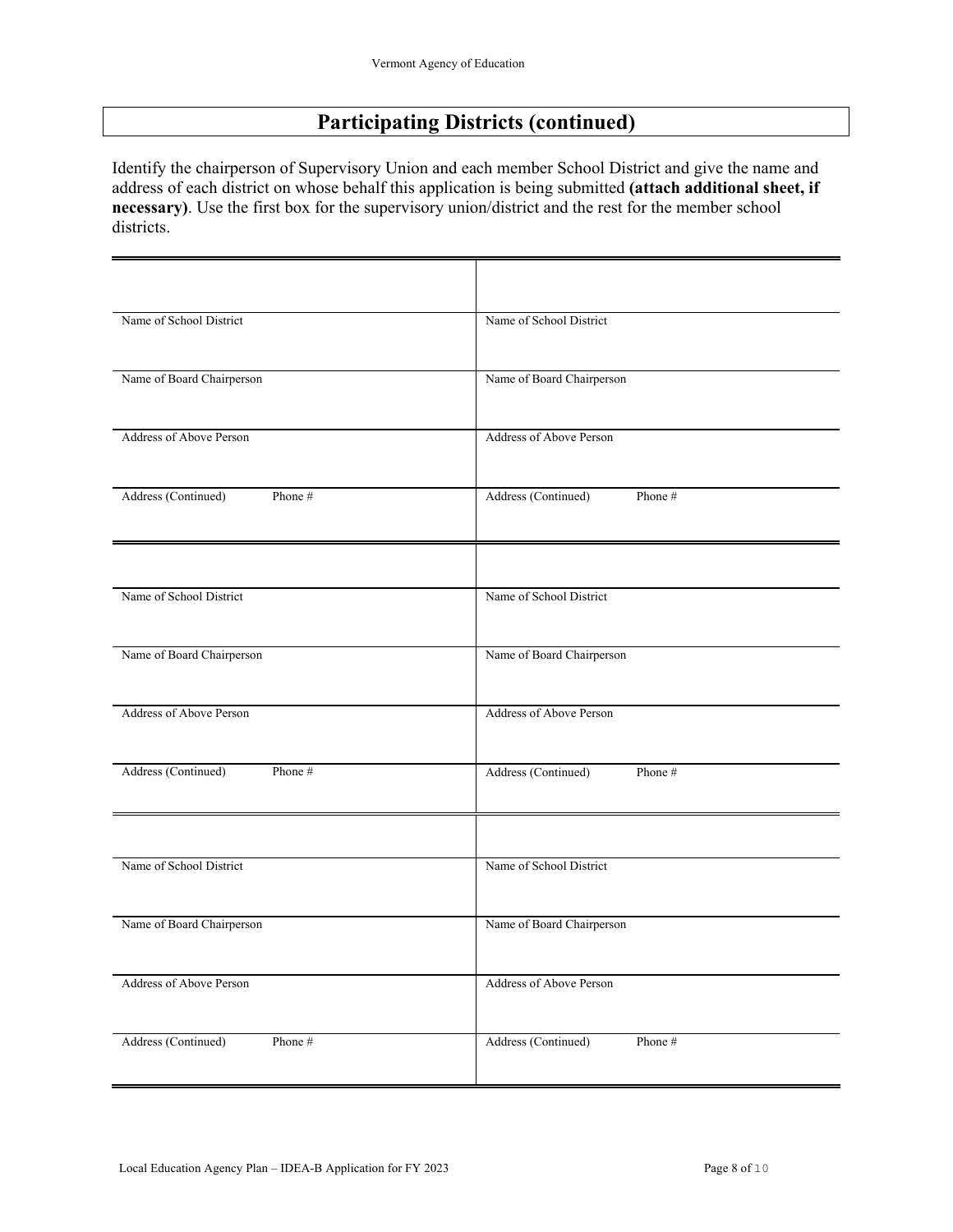### **Non-Participating Districts**

Identify the chairperson and give the name and address of any member school districts in the Supervisory Union, which has voted Not to participate in the submission of this application. \*

| Name of School District          | Name of School District        |
|----------------------------------|--------------------------------|
| Name of Board Chairperson        | Name of Board Chairperson      |
| Address of Above Person          | Address of Above Person        |
| Address (Continued)<br>Phone $#$ | Address (Continued)<br>Phone # |

\*(A decision not to accept IDEA-B funds does not absolve a district from its responsibility to meet the requirements of the Individuals with Disabilities Education Improvement Act of 2004.)